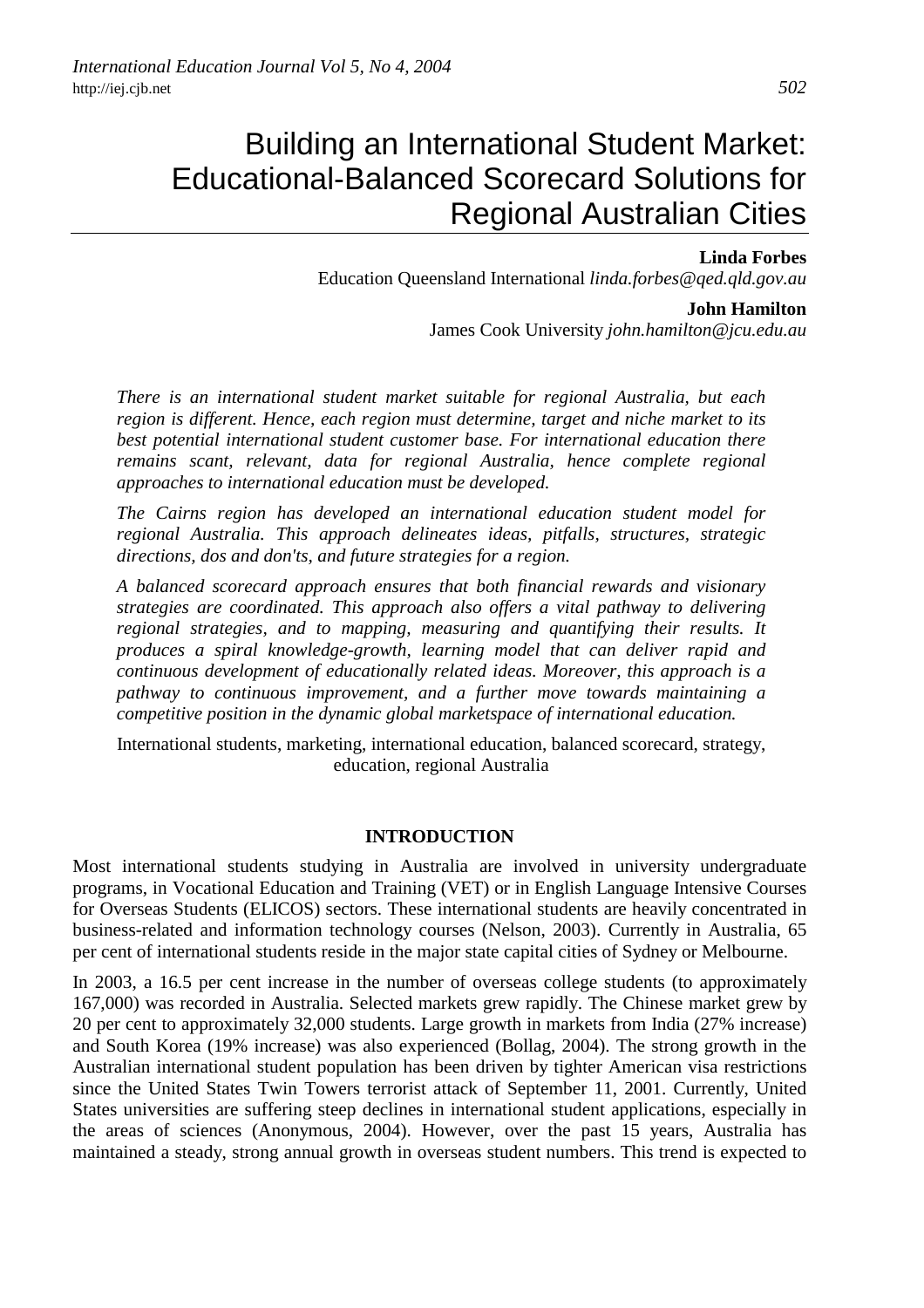continue, maintaining at least a 15 to 20 per cent per annum annual growth in the near future (Schroff, 2003).

A 2002 IPD Education Australia analysis places education as the third largest service industry after tourism and transportation. The Australian Bureau of Statistics currently values this service industry at around \$4.12B (AUD) per annum.

Education and training remain essential contributors to driving world development, and new approaches to establishing international education solutions are required. The Australian Federal Minister of Education has recently stated that, "The world is at a turning-point in the internationalisation of education and training. With population increases and rising incomes, participation in education and training is expected to accelerate" (Nelson, 2003).

Figure 1 displays the growth in international education across Australian. The school education, international student market has not mirrored that of the Australian universities, but recent growth trends have been similar. April 2004 AEI data shows international student enrolments in Australia grew eight per cent over 2003 figures, with strongest growth in the universities sector (13%). Vocational Education showed a weak one per cent growth in enrolments. Schools (4%), ELICOS (4%) and foundation/non-award (2%) sectors showed moderate growth rates (Anonymous, 2004b). Although Education Queensland International (EQI), a state government school education provider, projects international student growth rates in excess of 20 per cent, the growth in the Australia-wide, school-level, international student market has been somewhat patchy.



**Figure 1. International student enrolment statistics (AEI, 2004)** 

One approach discussed in this paper, the balanced scorecard approach (Kaplan and Norton, 1996), is to track and evaluate international education and training. Here, the educational provider targets delivering outcomes that generate both numerical and financial rewards.

## **MARKETING**

Considering universities, nearly one Australian student in every five students is a foreigner. Many of these international students come from east and south-east Asia, and pay full tuition fees (Marginson, 2002). Enrolments of foreign students have experienced a decade of continuous growth, averaging 15 per cent per annum (Blight, 1995). Australia has also moved its educational delivery skills offshore, and has become one of the largest foreign providers of higher education in Singapore. It is also a key player in the emerging Chinese market (Marginson, 2002).

The international student market remains highly competitive, and Australia ranks third behind the United States in its acceptance of international students. In Australia, the school sector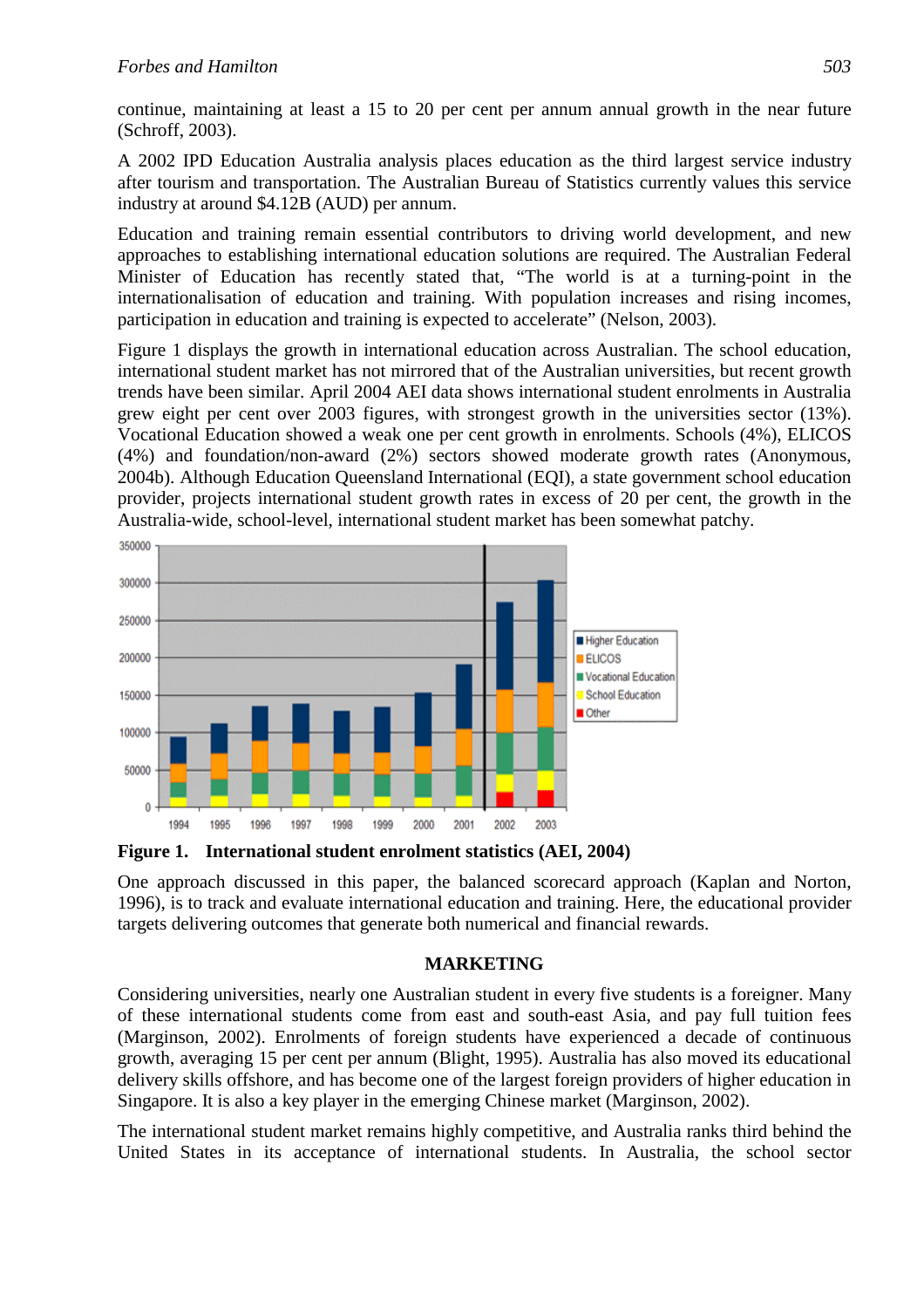international students are heavily concentrated in and around Australian capital cities, particularly in private, non-government schools. Since the early 1980s there has also been a steady growth in international student numbers within the government school systems.

Australian school international student educators have many avenues to capture increased numbers of international students. They can focus on the uniqueness of their respective, regional, and niche markets (Hitt, Ireland and Hoskisson, 1999; Khu, 1998). In targeted regional destinations of Australia, differentiated course approaches; targeted high level learning environments; specific regional advantages; safe, secure, friendly, community supported approaches; and the like, may be adopted. These strategic advantages should focus on a so-called 'whole-of-government' approach to frame and develop long-term positioning strategies. Such strategies align with key elements of the Federal Government's international education policy framework, 'quality' and 'diversity' (Nelson, 2003). These strategies can deliver great benefits, especially for regional Australia. In addition, these initiatives showcase Australia's regional capabilities to the world, broaden the country's international appeal, deliver expanded educational offerings, and additional revenue streams.

Students from countries such as Brunei and Australia are well versed in their understanding of education and educational options (Fien et al, 2002). Students in many overseas countries are increasingly aware of their global education choices. Recognising this maturity of the overseas client base has become a significant imperative. Universities have developed competitive marketing divisions and have become significantly more astute in positioning themselves in the world marketplace. For example, overseas students may be targeted by biasing promotional appeal towards gender specific preferences (Unterhalter et al, 2003), and by promoting the four most important determinants of university preference selection: course suitability, academic reputation, job prospects and teaching quality (Soutar and Turner, 2002). For instance, institutions looking for quality students in reading-focused subjects, may preferentially target female students (Hoffman, 2002).

At the school level, international students tend to mirror their university counterparts. They prefer schools:

- a) providing strong academic reputations;
- b) offering very good teaching quality;
- c) offering courses with clear, recognised study pathways;
- d) providing course options that meet their choice expectations;
- e) delivering good job prospects; and
- f) delivering stimulating educational campus life.

Hence, they tend to select schools with a definite view to the future, and articulated, convenient university pathways.

Throughout the Australian international education framework, providers need to remain focused, and not be driven by the economic imperative of the revenue stream, but rather be the drivers of educational reforms (Pickering, 2001). Creative ideas like Professor Messel's 'International Science Schools' may be utilised. Professor Messel's International Science Schools program brings top students into direct contact with expert lecturers, in cutting-edge learning situations (Anonymous, 2003). Such a model may be developed for other areas of education, for example, a bio-tech, business-orientated project base learning model, enmeshed with practical implementation, or commercialisation strategies.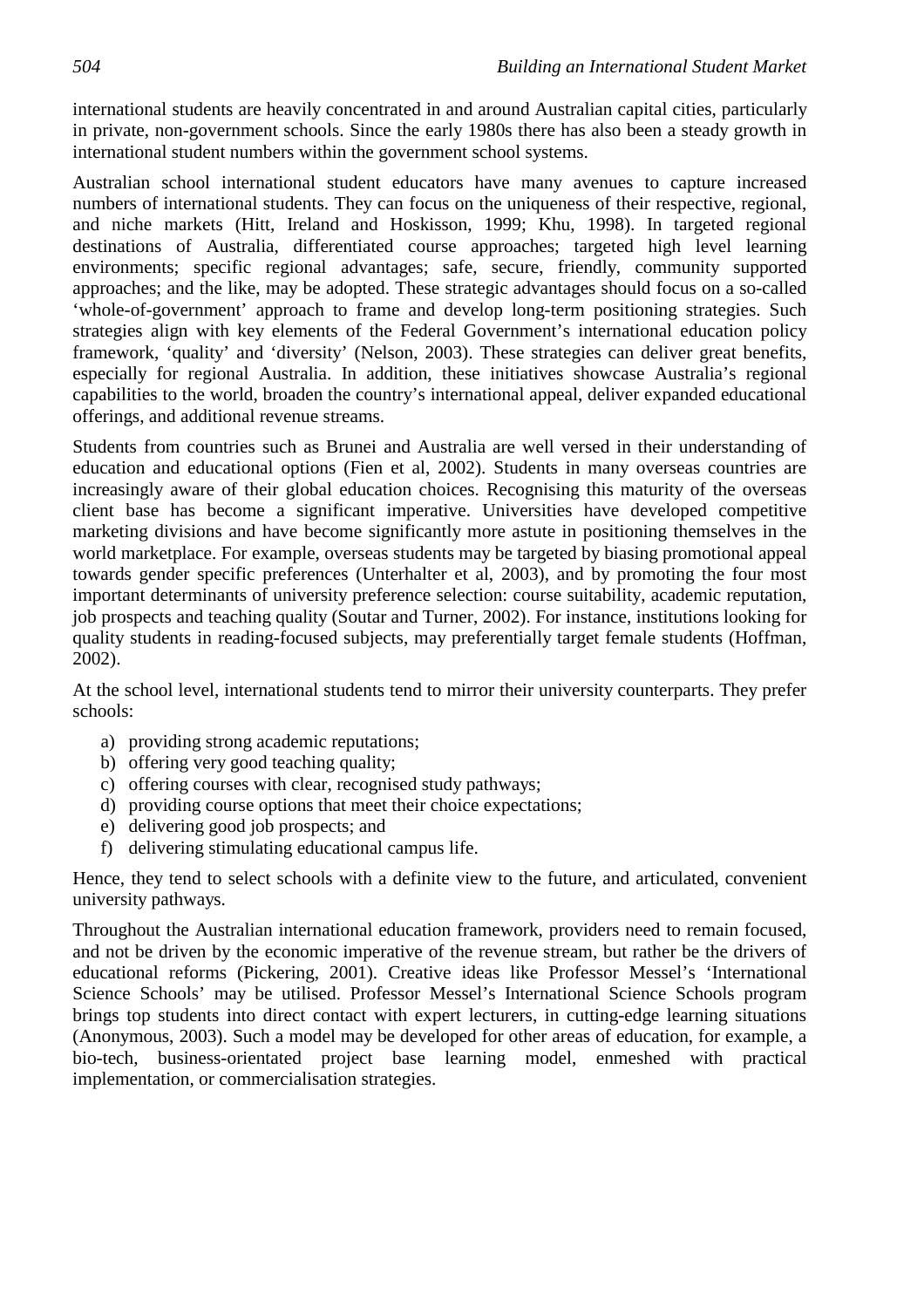# **Marketing Regional Australia**

When the schools sector is considered, regional Australia should develop unique international student marketing strategies. These targeted strategies need to reflect specific, and identifiable, aspects of that destination – those that offer appeal to particular overseas markets. For example, the Great Barrier Reef is a specific attraction that has appeal to sectors of the European student market. Students from Asia may prefer a total education pathways package with no water theme. They may prefer to analyses ELICOS, schools, VET and university pathways, combined with family-based accommodation packages. Such mixes, embedded in a personalised approach, and blended with high quality targeted educational offerings can influence new international students to opt for a regional educational venue.

There remains a real capacity to increase the number of international students studying in regional areas, and smaller capital cities. Wider marketing of well-planned regional programs and packages may raise international student market awareness of such exciting regional opportunities, deliver additional choice and ensure the overall Australian educational product is driven to higher standards of quality and excellence.

When schools in regional Australia work collaboratively in their regional area to pursue differentiation strategies from their capital city counterparts, they may deliver stimulating learning options. Many institutions, for example the United States based international universitypreparatory high school, Leysin American School (LAS), deliver high quality international programs at the school level. Such institutions often concentrate on language mastery; academic excellence; a stable, caring balanced learning environment; developing responsible citizens who can think creatively, reason critically, and communicate effectively; motivating and inspiring all students. They build their operation around efficient management and continuous improvement models that respect peoples of other cultures (Anonymous, 2004a,). Regional Australian schools may emulate this model. By capturing the appeal of the region through unique diversification strategies, regional centres may add stimulating new dimensions to their educational offerings.

Both the Australian and the Queensland State Governments have policies that encourage diversification of educational products. Some of these include:

- a) widening the mix of overseas students by recruiting more intensely from Europe and the Americas (while continuing growth in Asia);
- b) extending international students' fields of study beyond business and information technology; and
- c) attracting more international students to the schools sector (Nelson, 2003).

The application of these governmental policies delivered through regionally focused strategies, such as those applied in the Cairns region, may offer a mechanism to deliver real growth in international student numbers in regional areas, and especially in appropriately located smaller regional cities. The broadening of the marketing framework beyond state capital cities to include strategic regional programs is likely, in time, to raise international students' awareness of the range of Australian educational opportunities, thereby broadening their perspectives and influencing their choice of destination (Anonymous, 2003a).

The Cairns Region of Queensland, Australia has developed a unique and highly innovative model to win international students. This model, the Regional International Education Model has been trialled across 31 regional primary and secondary schools throughout 2003 and 2004. This model encapsulates the latest educational and marketing initiatives and is regionally focused. It is now delivering substantial numbers of international students and study tours and meeting its three-year Cairns Region Strategic Business Plan targets (Forbes, 2003).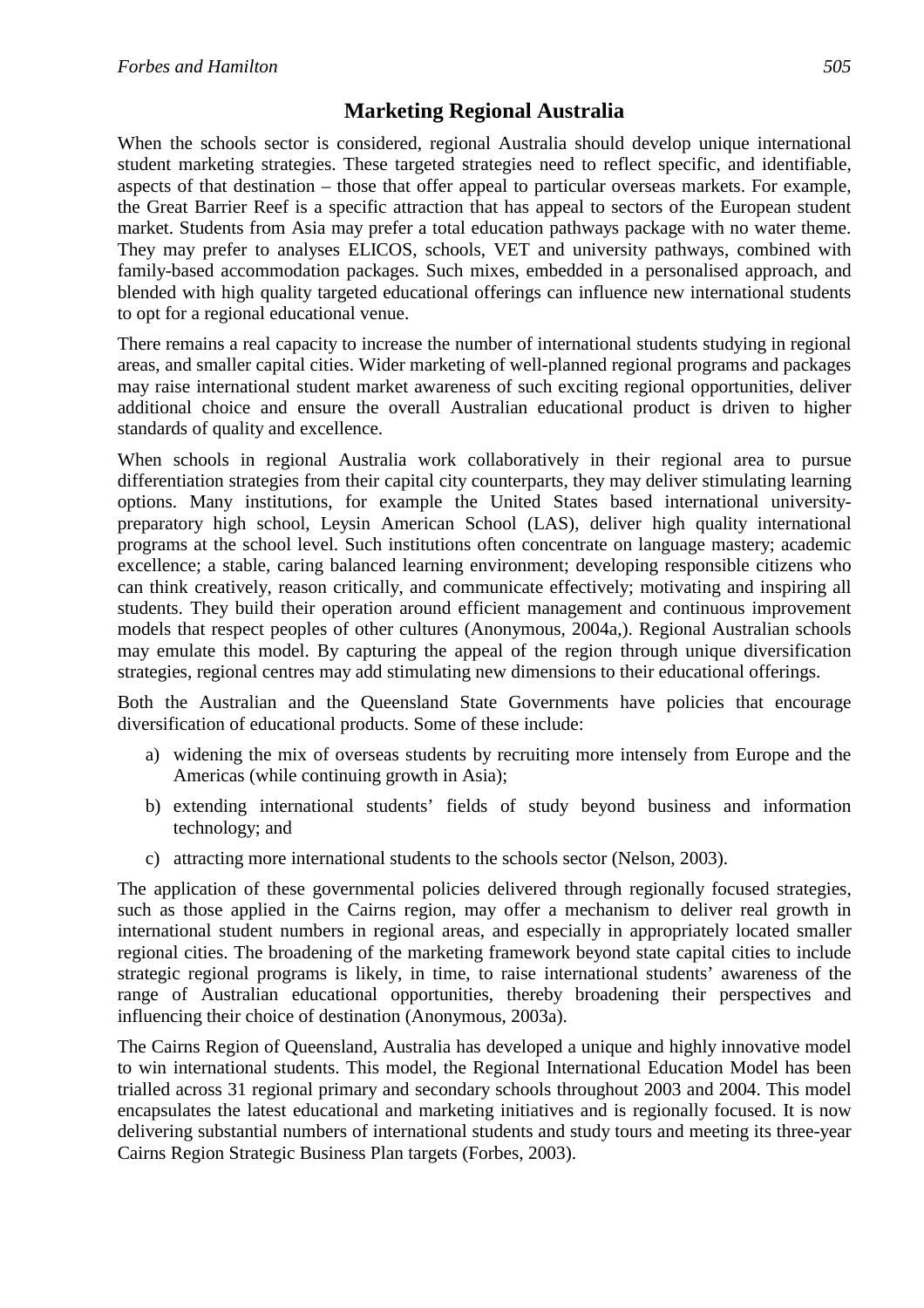# **THE REGIONAL INTERNATIONAL EDUCATION MODEL**

# **History of International Education in the Cairns Region**

The World Competitiveness Yearbook (Garelli, 2003) rates Australia number one (95%) for its quality of life, and number one (95.7%) as a safe, politically stable destination. Cairns has been voted Australia's most liveable city. The Cairns region of Northern Australia is a vibrant, expanding, economically diverse area representing over 240,000 people. It has the fifth busiest international airport in Australia, and a large international seaport, and in 2003 had a GRP of \$6.2B AUD.

Educationally, over the past decade, the ELICOS sector has experienced strong growth in international student numbers. Non-government high schools have maintained significant international enrolments, especially from Papua New Guinea and Japan. Government schools are also involved in the international student market. Cairns State High School has participated in this international market for approximately ten years, drawing international students from countries including Japan, Germany, Brazil, United Kingdom, Thailand, Philippines, United States, Scandinavia, China and Italy. Two additional government high schools, Smithfield and Trinity Bay State High Schools have now joined this program, each with three year marketing plans targeting approximately 50 international students. The regional institutions, James Cook University (JCU), and Tropical North Queensland (TNQ) TAFE, provide English language centres for international students, and continue to build their international student and marketing infrastructure. Cairns remains a very popular destination for Japanese school study tour visits. Schools from Canada, Singapore, Hong Kong and Korea are other key study tour participants. In order to win more international students, and drive the region as an educational centre of choice, a new model was devised.

# **The Cairns Region's Strategic Reference Group**

In October 2002, the North Queensland (NQ) office of EQI was established to operationalise the Queensland State Government's agenda of growing the international student market in Cairns and the NQ region.

A cross-sectoral approach was adopted. The community was asked to develop a framework. In order to coordinate views and develop strategies a 'Regional Strategic Reference Group' was established.

The Strategic Reference Group maintained what they called a 'whole-of-government', 'whole-ofcommunity', positive, proactive, energetic, approach. Its participant framework is displayed in Figure 2. It operated dynamically, drawing regional education offerings and support infrastructures together in a cohesive, productive and focused manner. Those in positions of regional power constitute this dynamic group. Members include: the Pro Vice Chancellor of JCU, the TNQ TAFE Director of Business, the Regional Executive Director Schools, the Executive Officer of the Chamber of Commerce, the Chief Executive Officer of Advance Cairns, key school Principals, Senior Officers of Regional State Government Departments, and the Queensland General Manager of EQI.

The Regional Strategic Reference Group delivered latest regional strategies and developed Cairns as an international education destination of choice.

Today schools are:

- a) collaborating,
- b) developing high levels of excellence,
- c) differentiating their products,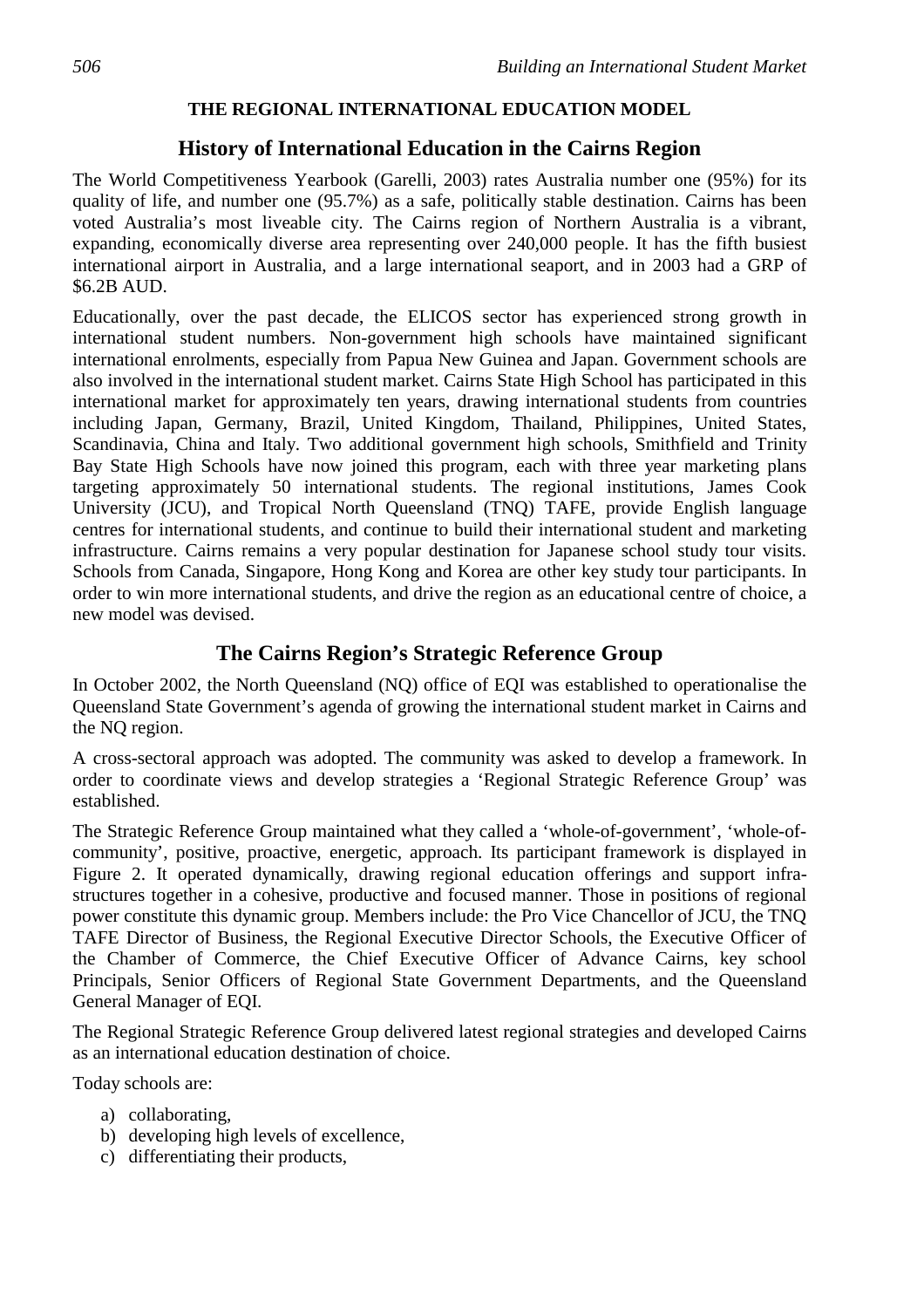- d) chasing international accreditation, and
- e) cross promoting their competitors' skills.

In addition, regional higher and vocational education participants are assisting with:

- a) pathways developments,
- b) subject credits,
- c) cross-sector joint planning,
- d) secondary schools' marketing, and
- e) fast-track transitions.



**Figure 2. The strategic reference group model (Forbes and Hamilton, 2004)** 

In 2002, EQI funded a manager's position. The Premier's Department of the State Government through Queensland Education and Training International (QETI), the local tourism industry and local businesses funded cross-sectoral education agents' visits promoting the region, and driving new networks for the region. The Cairns City Council, Advance Cairns (the peak regional economic development agency), and the Cairns Chamber of Commerce continue to promote regional education initiatives into Hong Kong, China, Guam, Taiwan, Japan and Korea. These peak bodies are driving a united regional international agenda for education across all sectors.

Schools generate additional revenue streams by including international students, and international student programs into their activities. This, inturn, creates an additional pipeline of international students into the vocational and university education sectors. The Cairns region schools sector captures over 28 per cent of international student visits to Queensland, and generates over 15 per cent of the study tours revenue for Queensland. International students generate many additional economic benefits to the region including tuition fees, accommodation, living, entertainment, tours, family visits, multiplier effects, and the like.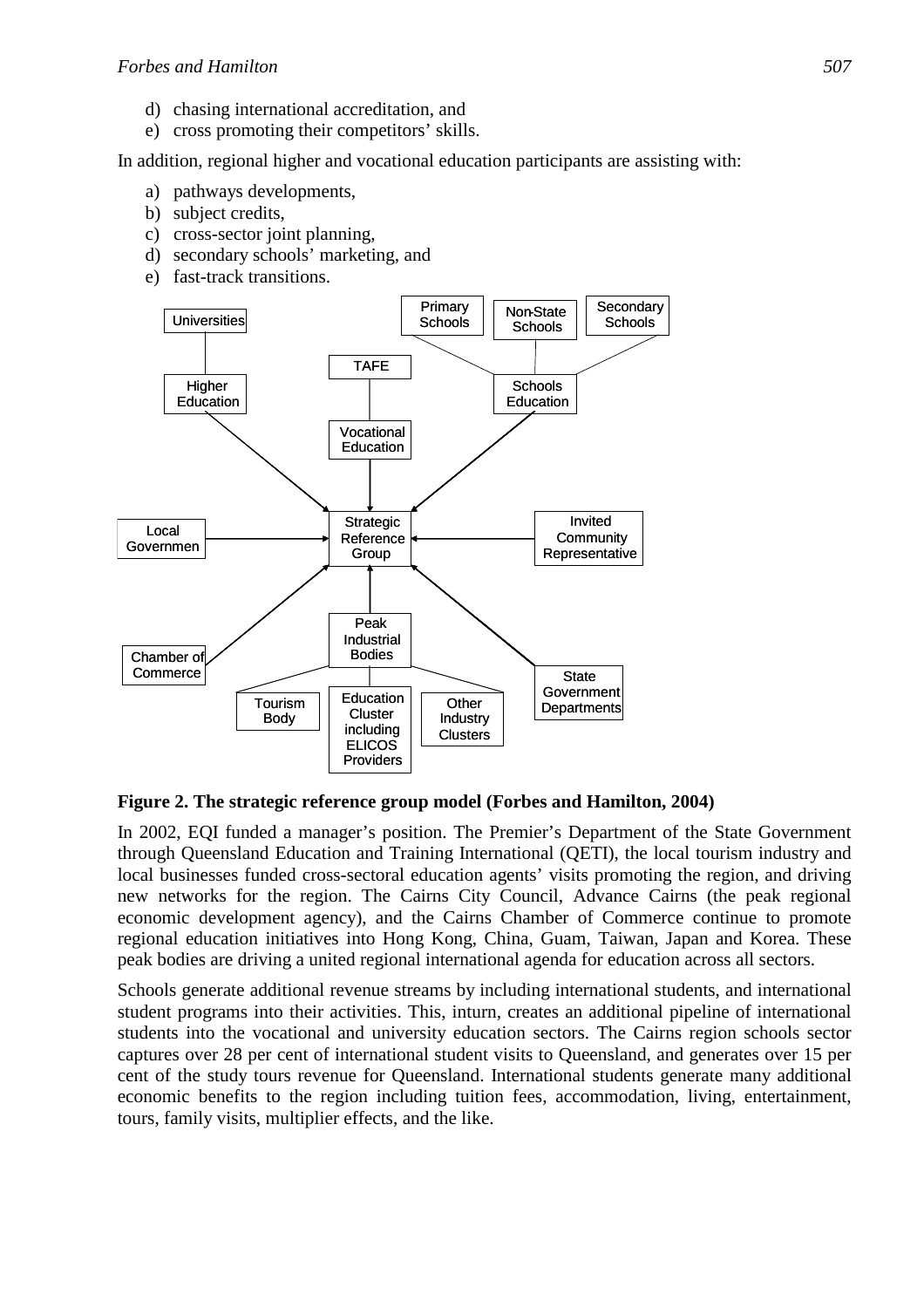# **The Importance of a Management Structure**

Regional coordination requires high-level, strategic, managerial and educational expertise. The manager must have a diverse range of skills including: an excellent understanding of education; experience in management, accounting and interpersonal relationships; and a sound knowledge of the region. This person needs to initiate, develop and deliver productive, quality partnerships across all education sectors in the region. Many disparate groups must be drawn into a sharing, cooperative relationship, and must then pursue benefits for all members of the educational sector and its wider support community.

The regional manager must work harmoniously across all sectors and must drive a dynamic region education focus. Schools participating in international programs must differentiate, and meet rigorous quality assurance standards. They must agree to regional strategies, targets, and objectives and must deliver a business plan that forms part of the regional strategic business plan. They then must perform and deliver their educational products and initiatives, on-time and inbudget.

Key roles of the regional manager are displayed in Figure 3. The Regional International Education Manager must be a visionary, capable of setting and driving micro and macro agendas. For example, how can a school differentiate itself from another?



**Figure 3. The international education regional strategic manager model (Forbes and Hamilton, 2004)** 

# **The Regional Marketing Strategies Approach**

The difficulties involved in drawing international students to regional Australia are considerable. Some regional impediments that must be overcome include knowledge and understanding of regional Australia; the regional educational status (compared to that of a capital city); regional accessibility; perceived regional educational standards; and the like. Recognising such difficulties, the Cairns region adopted a targeted market approach as its strategic, international student, regional marketing approach (Lovelock and Wirtz, 2001). Markets displaying preferences for quality of life, education, tropical climate, safety, and outdoor activities were targeted. Australian universities' experiences in strategic markets were also considered. This marketing model is displayed in Figure 4.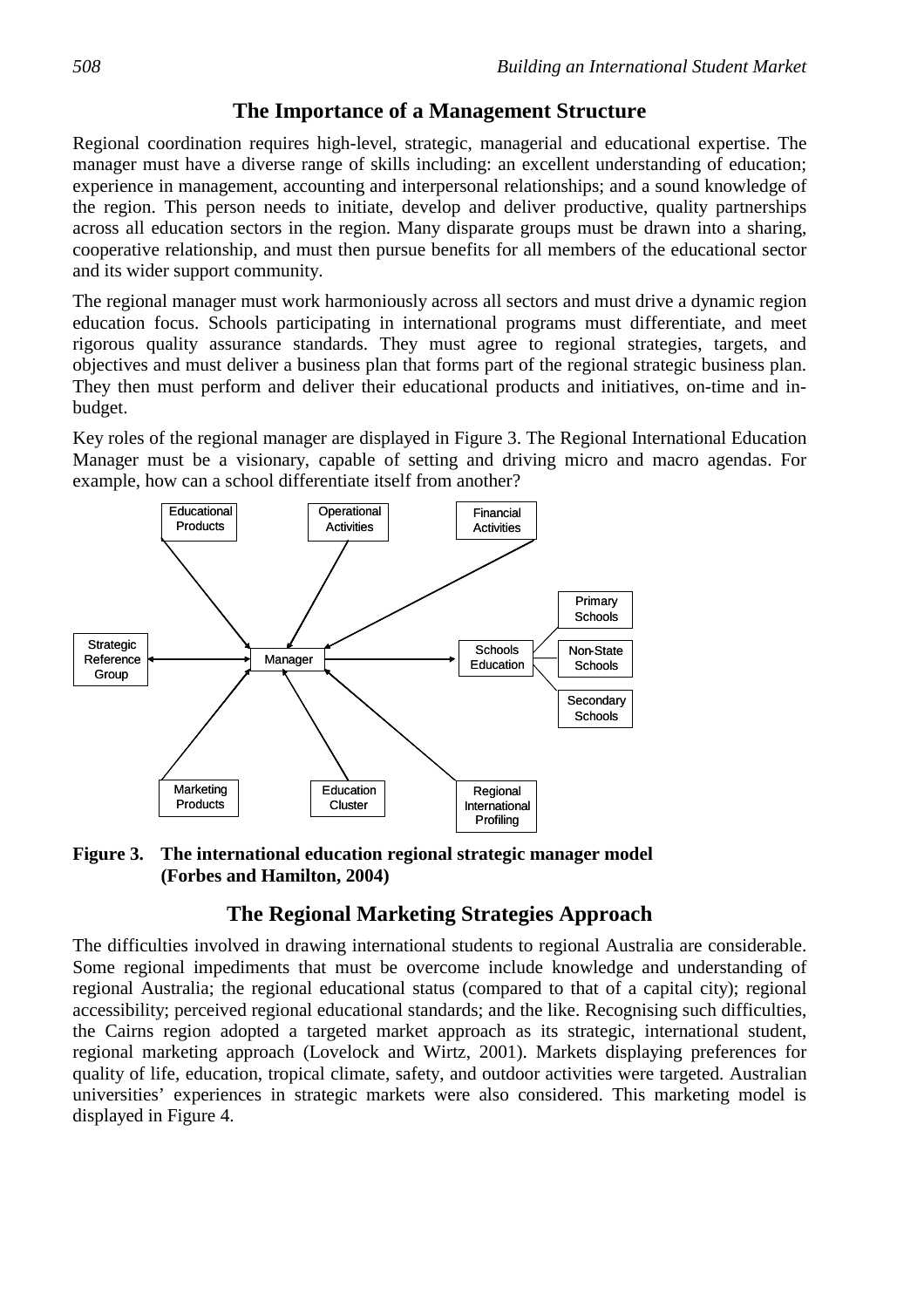The Cairns Region selected China, Japan, Brazil, Taiwan, Hong Kong, Germany and Korea as a focus for its international education marketing. Key agents within these localities were sourced, and contacted. Visits to Hong Kong, China, Japan, Korea and Guam were undertaken to enhance relationships, and offshore education agent delegations from China, Taiwan, Singapore, Japan, Mexico, Brazil, Germany and others were received. Extensive international networks were established and promoted.



#### **Figure 4. The international education regional strategic marketing approach (Forbes and Hamilton, 2004)**

Research from key Australian bodies including EQI, Australian Education International (AEI), IDP (Australia), Queensland's Department of State Development, QETI and Study Cairns was sourced. National, State and Regional marketing strategies were developed, and modified as new initiatives arose.

A regional EQI marketing strategy was developed with EQI's General Managers and Marketing Manager. The EQI marketing and sales team provided quality marketing feedback to the Cairns region regarding promotions, activities, and future strategies.

QETI assisted the Cairns region by funding a cross-sectorial regional education showcase. International educational agents were brought to Cairns. These agents met individually with representatives from each regional education institution, and assessed synergies. A promotional brochure for the International Student Program (ISP) schools, TAFE, the University and EQI was developed, circulated widely to agents, to overseas State Development offices, and to visitors. This brochure promoted the region's differentiated educational offerings. In conjunction with the so-called 'whole-of-region' strategy, the Regional manager became a focal point to sell Cairns educational products. New products for the schools sector continue to be developed.

Marketing briefs and promotional information have been developed and incorporated into 'online', and regional publications for peak regional bodies including, Advance Cairns; the Cairns Chamber of Commerce; Study Cairns; the Cairns City Council; Tourism Tropical North Queensland; and others. Schools' promotional packs are forwarded to potential ISP students, targeted education agents and others. Innovative education curriculum products are being developed. International educational accreditation, global information technology solutions research with major corporations including: Microsoft; HP: and NEC, have commenced. Multimedia, biomechanics and robotics solutions have also been developed. Schools sector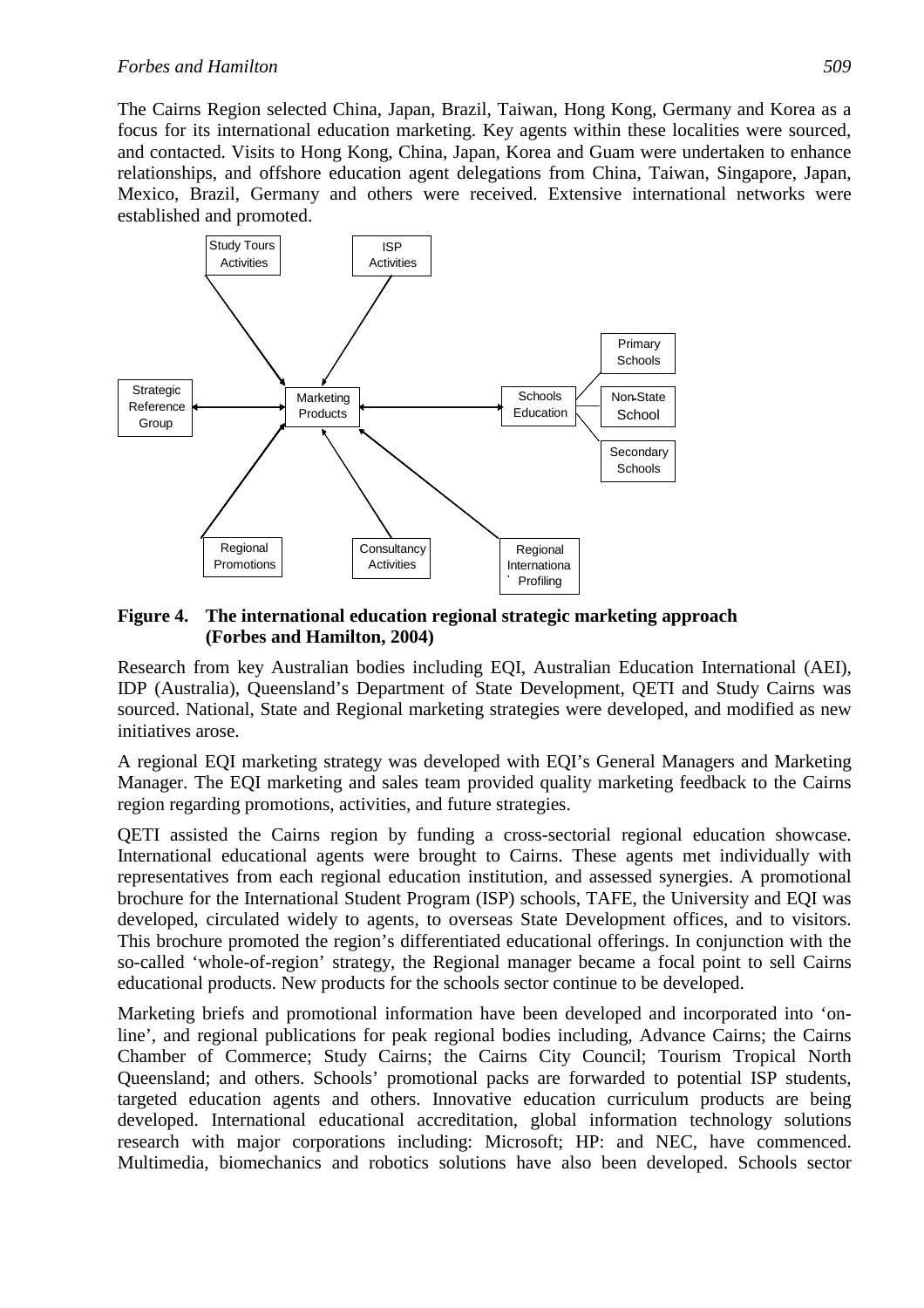training programs including, what are called, 'export planning and preparation workshops' have been developed. All education sectors share information freely, and the whole region is benefiting.

This collaborative approach has reduced the negativity often created by competition. It has delivered a highly streamlined, cohesive approach to winning a larger international market. The Cairns region, and its targeted education agents, have found this collaborative centralised contact point approach to be a successful international student model. The cohesive matching of agent requirements with regional education and business solutions has delivered a greatly increased market share, especially in the schools and ELICOS sectors.

Marketing remains the key driver of the success of this program. A united, team-based, collegiate approach is delivering highly successful outcomes for all – students, schools, agents, English Language Colleges, vocational and university institutions, government, industry, and the region.

# **The Cairns Regions' Strategic Educational Strategies**

The regions' educational strategies are summarised in Figure 5. The region is well known internationally as a top tourist destination. Tourism Tropical North Queensland (2003) reported Cairns as second only to Sydney as the top international tourist destination in Australia. Daily international flights from Japan to Cairns have delivered a new school sector market – Japanese study tour visits. Over 4000 school sector educational study tour visitors are projected for 2004, and the market will continue to grow.



## **Figure 5. The international education regional strategic educational products model, (Forbes and Hamilton, 2004)**

Study tours range from half-day to full-day visits, and some may extend for several weeks and include home-stay accommodation. Visiting students participate in a range of activities including home-stay or farm-stay accommodation; schools visits; English language classes; so-called 'buddy' programs in local schools (with age appropriate student peers); excursions to popular tourist destinations; and special activities (for example, camp fires, rafting, rainforest hikes, and indigenous cultural activities), that showcase the local culture. This educational market continues to grow, with large Japanese student groups (up to 350 students per group) regularly visiting North Queensland on 96-hour school excursions. School excursion groups typically require halfday and full-day school visits, including the popular, so-called 'buddy' experience, and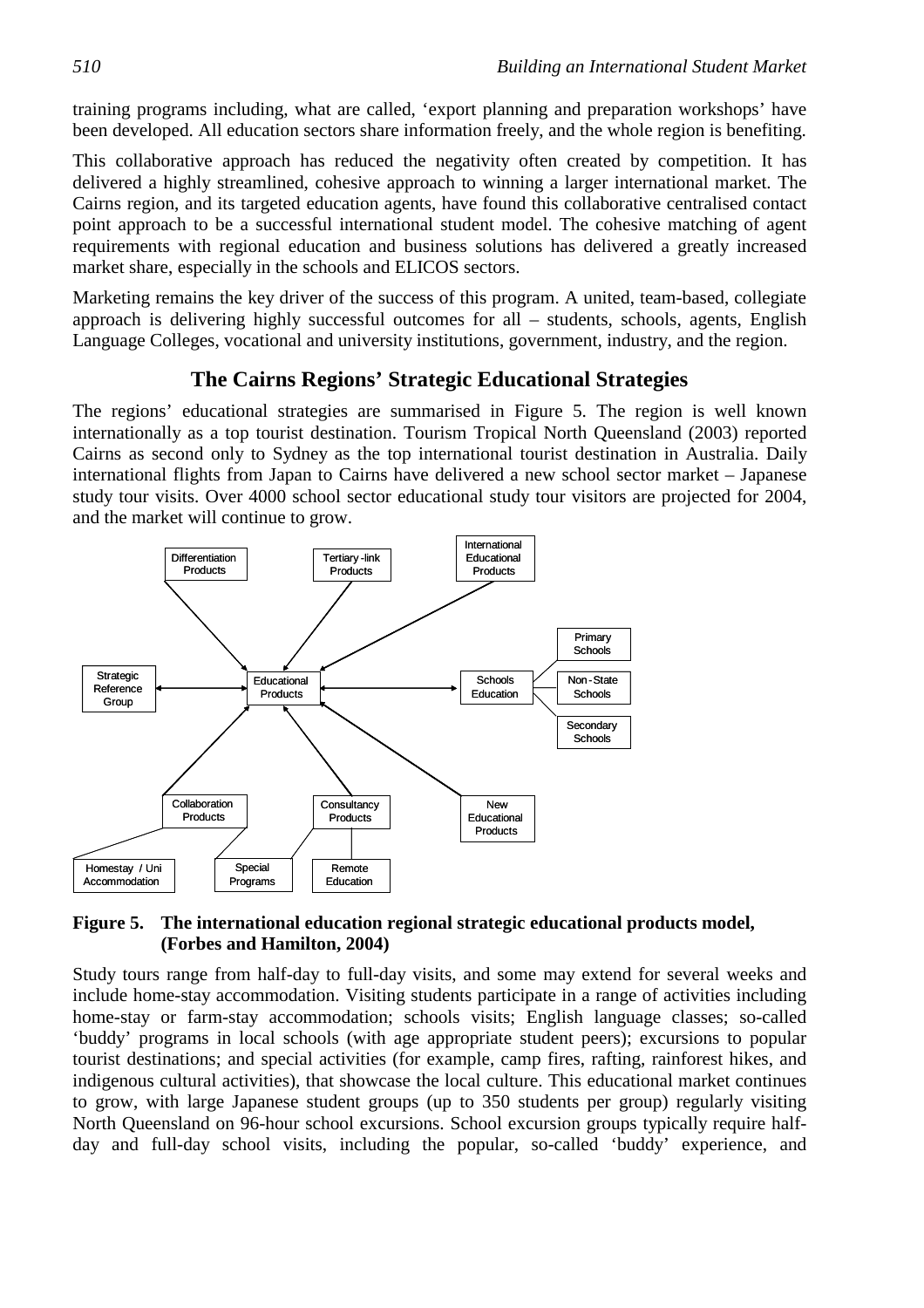participation in local classroom activities. To date, EQI has accredited 31 Cairns schools as hosts for specialist study tours. This process ensures that the accredited officers in each host school are trained to deliver quality study tour programs for all visiting international students.

Regionally-based full-time international students, and their agents, now recognise the quality of the schools in the region, and are beginning to promote the region's worth. In the international education industry, so-called 'word-of-mouth' recommendations are powerful marketing tools. One government school (Cairns State High School) is up-skilling all its programs and staff. It is pursuing full International Schools Accreditation. Its entire school community is working to achieve this high, internationally recognised status. There are approximately 200 schools world wide with this high level international recognition. This school maintains the top youth orchestra in Queensland. It has an extensive history delivering academic excellence, an outstanding performing arts department, and an innovative senior school program. It offers additional student initiatives including an array of work experience, industry qualifications, SCUBA and marine certificates, VET programs, and subject-specific extension tutorials.

Two additional schools in the Cairns International Student Program have also differentiated both their educational programs and their products. This second school sector education provider (Trinity Bay State High School) delivers outstanding science programs, and its bi-yearly 'Science Expo' has won Queensland Government's 'Showcase Awards for Excellence'. This school partners with the local TAFE, and complements its senior studies programs with VET offerings. The third school (Smithfield State High School) is the Queensland 'Centre of Excellence for Maths, Science and Information Technology', offering robotics, multimedia, high level programming, biomechanics, and the like. This school has special articulation agreements with the local university. Its high-performance students receive exemptions for some university subjects. Regional quality independent schools also differentiate themselves on religious grounds; on their academic performance; on gifted and talented programs; on unique centre of excellence programs like 'excellence in sport', or 'excellence in music'.

The sharing of information, resources and ideas between education providers has improved regional academic performances. In 2003, when measured against the Queensland-wide final-year high school assessment system, the region produced its best academic results. This is, in-part, due to the collegiate approach adopted by schools to sharing ideas and improving their educational packages. Those schools targeting international students enhanced their educational outcomes, and their learning focuses.

To drive international education awareness of the Cairns region, the regional manager promoted the education offerings of the region in Indonesia and Hong Kong. Peak local bodies did likewise in Guam, Hong Kong, China, Japan, and Korea. The University and TNQ TAFE regularly promote the region during their offshore visits. EQI's Marketing Team, in their offshore marketing programs, aggressively promoted the government schools sector and the Cairns initiative. The region has actively promoted their educational products to the global marketplace building new links. Schools have developed self-promotional materials and many new educational initiatives. Some innovations (biomechanics, HP-Microsoft PDA initiative, NEC learning and research laboratory, university and TAFE programs at high school, centres of excellence, on-line learning and research sharing) are underway. Two areas are currently undergoing comprehensive development.

- 1) **Offshore programs**: where local schools partner with an offshore school to deliver the Queensland Year 10 curriculum - for overseas students' articulation into senior studies in Cairns (Advance Cairns, Cairns City Council and EQI are pursuing this area).
- 2) **International projects and consultancies:** where excellent programs developed, and in use in Cairns, are showcased to visiting professional groups. In some projects, aid is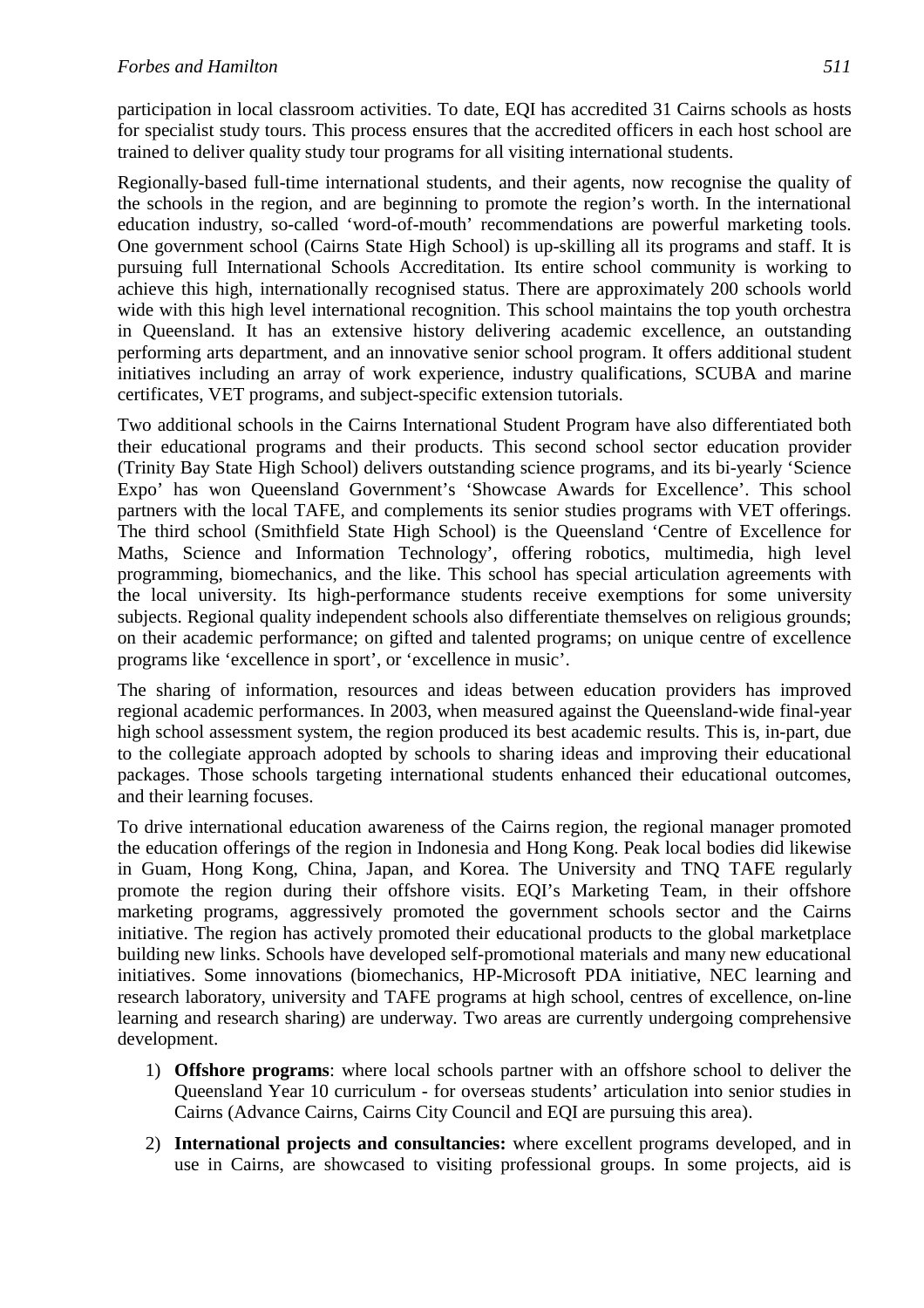provided to overseas educational groups, seeking appropriate professional development and training.

# **Operationalising the Regional International Education Model**

The initial vehicle to operationalise Queensland State Government's agenda for growing the international student market across the regions was provided by EQI (in October 2002) and the local Government Schools District. There was an agreement to fund, and support, a managerial position for up to three years in North Queensland. The regional manager's task was to draw the disparate educational providers together under a united, vision setting regional approach. The Cairns Region's Strategic Reference Group developed the latest regional strategies appropriate to the building of an international education region of excellence in North Queensland. International education business plans for the region were developed, shared, logged and instigated.

International Student Program (ISP) targets for each school were shared. A differentiated school strategy was selected to maximise regional appeal. Because the tertiary sector is a key focus for international students when they consider their choices of locality for overseas study, University and TAFE offerings were heavily promoted to all school-aged international students. Agents were sourced and pursued to deliver study tours. This strategy spread the revenue base to a wider range of schools. It increased the interest in the so-called 'whole-of-region' push for international education recognition, and it delivered new initiatives and options. A mix of study tours (Half-day and Full-day visits, EQ Model and TO Model) was achieved. The choice of study tour (size and duration) matching the regional schools' preference (cultural outcomes), capacity and availability at the requested time of visit was delivered. Three schools are jointly pursuing the establishment of an offshore program.

EQI's International Project Team collaborated with schools and training organisations in the region, to provide curriculum development programs including a Laotian Education Fellows Professional Group visit. This area remains a future regional focus. New so-called 'value-add' differentiation products such as the tertiary certification in Multimedia, Radio Broadcasting Programs and Certification, Marine Studies and SCUBA certificates, and studies in Bio-Science have been developed by schools. The development of IT and Business focused e-Learning programs are nearing completion. The use of local and specialist Education Queensland facilities such as the Environmental Education Centres have been incorporated.

Quality assurance and articulation programs have been shared across the region with the tertiary sector recognising prior learning in areas such as Multimedia, IT, Journalism, Science and Business, and creating flexible senior studies options for excellent high school students.

ELICOS providers have expanded their capacity to absorb additional students in preparation for high school and tertiary courses. International students under 18 years of age are required to live in family (or home-stay) environments. Specialist 'home-stay' providers have emerged. They now recruit, evaluate and manage home-stay families, delivering quality assured Australian family living experiences for international students.

Agents' visits have been organised to promote the region as a destination of choice for international students. This has been achieved by effective, collaborative partnerships operating between the local tourism authority (Tourism Tropical North Queensland), State Government Departments (Premiers - QETI, State Development and EQI) and Education providers (JCU, TNQ TAFE, English Language Colleges and non-government and government schools). These visits have generated greater regional interest and higher levels of market intelligence. Sharing of Education Agents has meant that Agents now communicate cross-sectorially, knowing their information will be shared, and benefit their international student clients.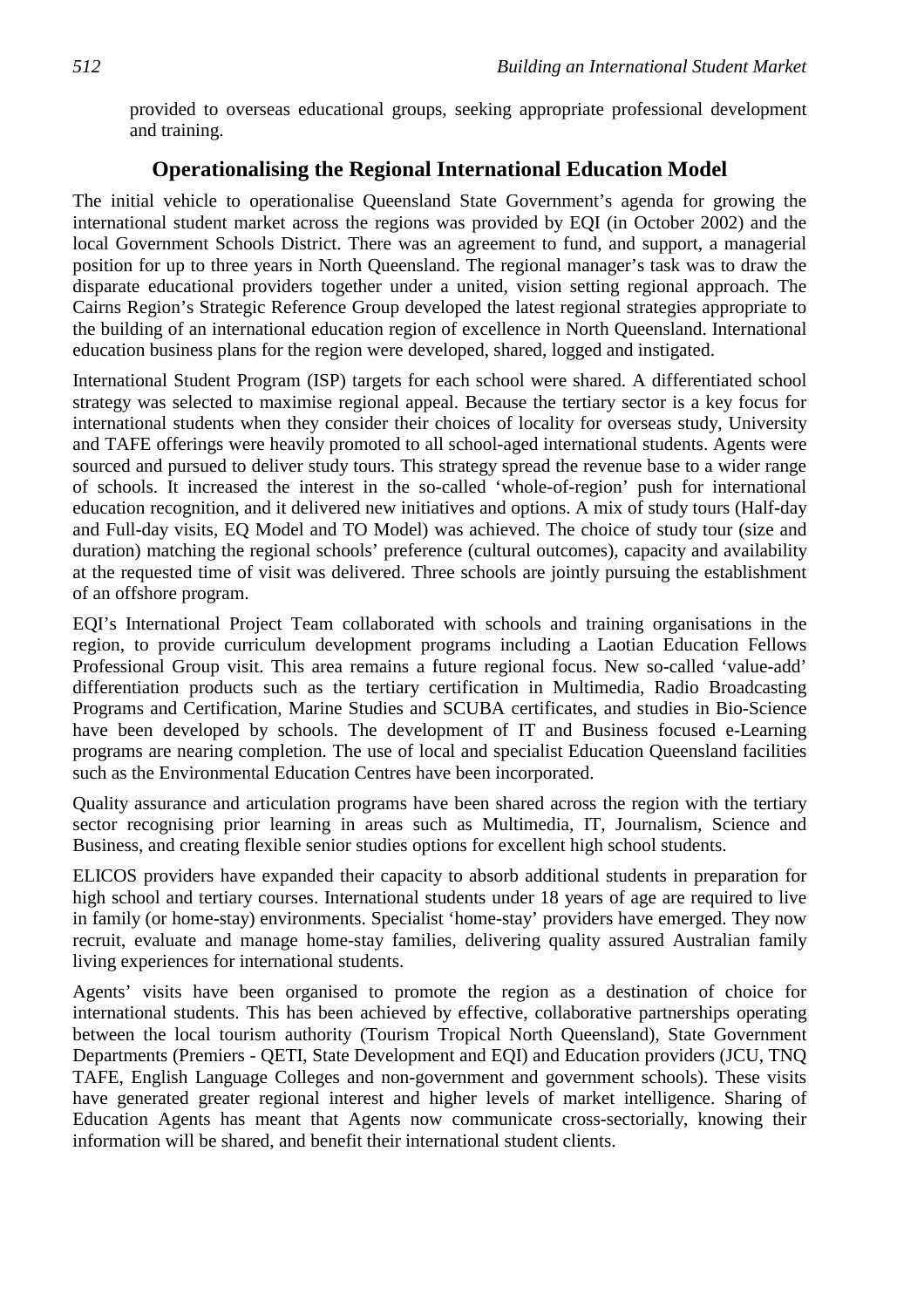Funding and sustainable sources of venture capital remain a concern. At present, EQ, and the government schools pay the manager's salary, on-costs and other expenses. Ways to fund this area include – study tours, new products, sale of expertise (consultancies), and grants. Investment required to initiate such a program is approximately \$150,000 AUD per annum, and a three-year financial plan outlined in a Strategic Regional Business Plan is required. The international market is a challenging one to capture, especially at the school level. Establishing credibility, ensuring quality and comparability, forging valuable relationship links, generating trust, differentiating products, and driving dynamic programs all take significant developmental time.

Major hurdles for regional Australia focus on overcoming traditional international educational approaches. In the past, international students have moved from their home city to a large overseas city. Outside capital cities, overseas knowledge of Australia, and its education systems, especially at the high school level, is limited. This situation may be addressed using a raft of approaches. For example the region may target:

- a) raising agents' awareness (most education agents, usually based in cities, have a mind-set that traditionally targets city placement, not regional placement. Hence a regional education process for agents combined with excellent, open communication channels is essential.);
- b) producing informative marketing collateral, brochures and websites (promoting the region);
- c) publicising great achievements and successful pathways of past students (showcasing the educational and regional winners);
- d) providing quality regional contacts and response and feedback systems (delivering instantaneous, cooperative, collaborative communications);
- e) gathering market intelligence, researching, and then targeting markets that, onbalance, offer the best chances of success (for example, the Cairns region targets wealthy areas seeking educational advancement, high-tech and science focused areas, sports focused areas, lifestyle areas and quality home family support areas); and
- f) overcoming the reluctance of overseas families to send their high-school-aged students to Australia for their education (a safe, secure, quality destination with great future opportunities is required).

Many other support ideas like quality home-stay coordination, international student support meetings, structured social activities and guidance services complement the comfort zone for international students.

We now present our summary of the so-called 'Dos and Don'ts' for establishing a credible, quality regional destination for international students, and then add to this the special challenge of promoting the schools sector. We argue this sector is the most difficult to sell, but if delivered correctly it can be one that delivers great benefits and new revenue streams to the region and its community.

## **THE DOS AND DON'TS**

## **The Dos**

In developing internationally appealing education products that draw international students to regional Australian study destinations, in conjunction with the strategies and models above the following 'dos' apply.

**Do:**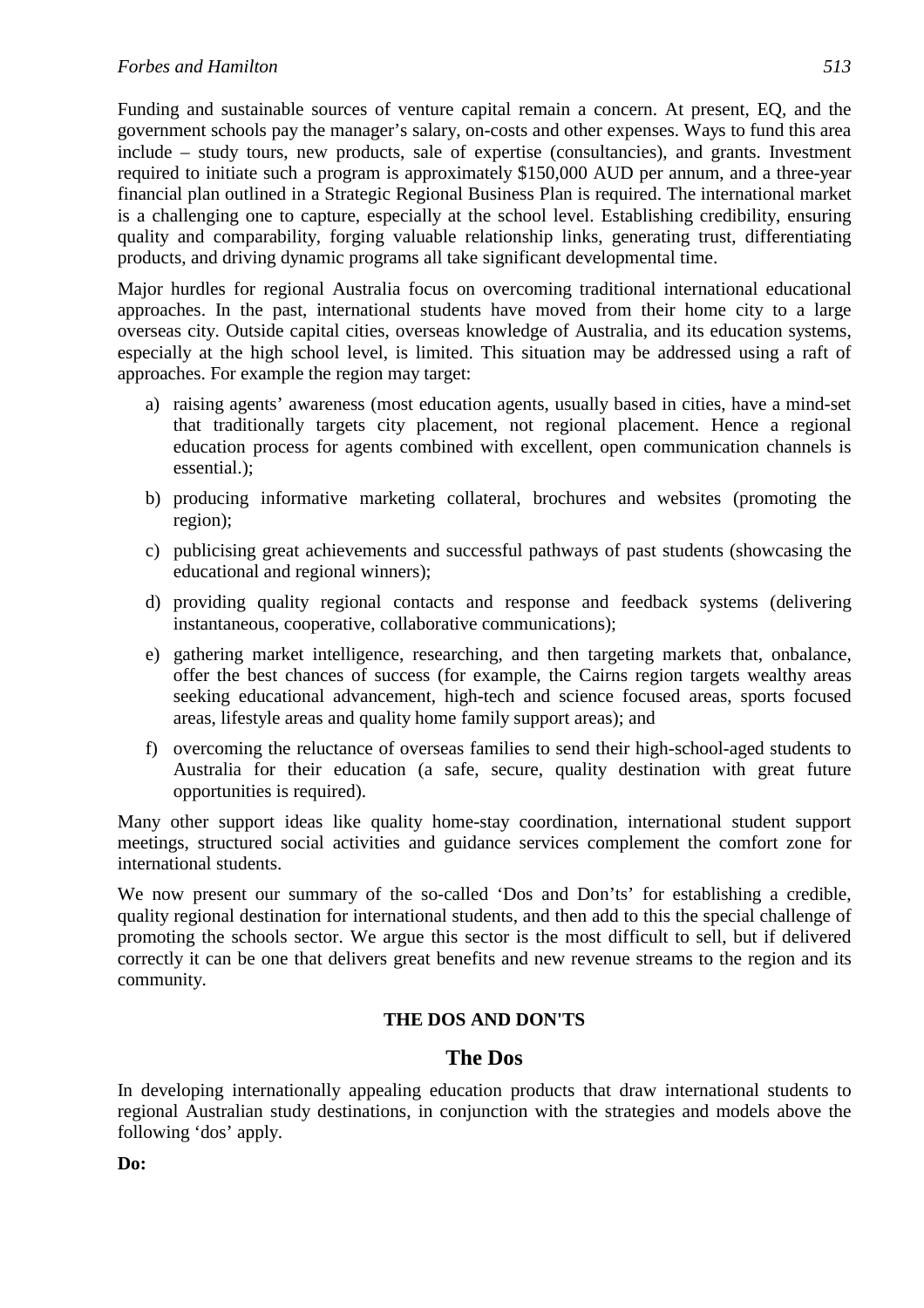- Remain future focused and develop region specific markets. Scant quantifiable statistical information exists relating to regional international education, so develop real destination specific market intelligence, not hearsay market unintelligence.
- Gain an intimate understanding of the regional educational products to be offered, and present these in an award-winning salesperson's approach.
- Network extensively and draw all regional education players into a united, participatory, support infrastructure.
- Listen to and utilise all the regional marketing expertise. Have an energetic, enthusiastic and even more tenacious approach to marketing, and develop accurate local databases of the regions' statistics, local trends, and analyse all international student feedback.
- Actively seek out and build relationships with other Australian regional areas, and with selected target regions within chosen overseas (country) markets.
- Develop relationships with relevant agents and countries and provide like-minded educational philosophies to match student expectations. For example, school age students provided with:
	- excellent care, strong family, school and community relationships, quality unique regional, small city experiences;
	- higher exposure to English language embedded in quality education programs, leading to accelerated rate of English language acquisition, proficiency and learning;
	- safer, friendlier environments;
	- higher levels of personal tracking;
	- opportunities to quickly develop closer cross-cultural relationships.
- Encourage exposure of the region to other countries in a range of differentiated ways (summer camps, study tours, teacher professional development visits, consultancies, offshore education visits).
- Develop extensive knowledge of educational pathways for all students throughout Australia, and not just in the region.
- Offer expertise in educational counselling for study pathways into top institutions.

# **The Don'ts**

The development of internationally appealing regional education products in Australia has many pit-falls. Destinations, strategies and the models discussed above provide some insight into the extensive degree of planning required to create a successful mix, In general, the following 'don'ts' and explanations or suggestions apply.

## **Don't:**

- Import knowledge and just apply it (Instead, research well and develop a region specific model).
- React to empirical statistics, trends and patterns of market demand (Instead, adopt a proactive approach).
- Listen to the platitudes of the past (past international marketing experience in Australia is limited largely to the successful marketing experiences of universities in key large internationally profiled cities in Australia). (These marketing experiences cannot be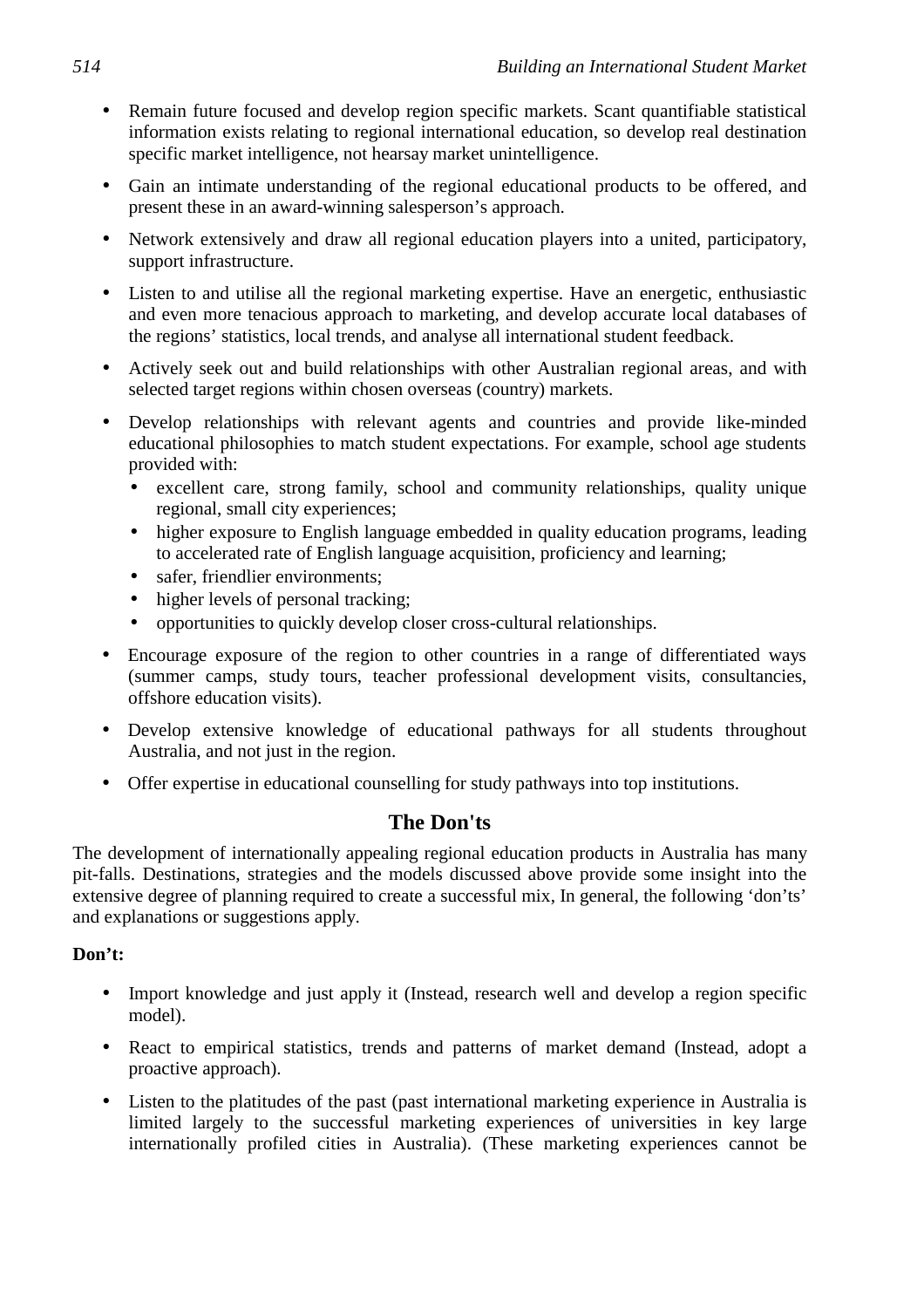generalised and projected into marketing strategies for regional Australia. Regional Australia needs unique marketing strategies.)

- Assume the limited market intelligence presents an accurate picture. Market intelligence is influenced by:
	- word-of-mouth (for example, individual student experiences to date);
	- current perceptions of quality Australian education only being available in inner city Sydney and Melbourne;
	- reactionary models. (Instead, understand the international education industry in regional Australia is an imprecise, fragmented, differentiated, immature, niche market.)
- Assume aggressive marketing delivers the winning solution. (Instead, marketing should be inquisitive, flexible, agile, intelligent, and responsive to the demands of the international market.)
- Make assumptions about a market. For example, all students and families from certain markets will seize the opportunity of accelerated pathways to Australian Universities through Foundation Programs. (Within a particular overseas country market there will parts of that market that will reject the model – this sector is not the target market.)
- Make generalisations from a few, limited, marketing experience schools examples. (Instead, gather your own market intelligence and learn from the activities of others.)
- Shape and develop your regional marketing strategy from:
	- Marketing plans of the past;
	- Marketing experiences of the past; and
	- Marketing knowledge of the past; (Instead, recognise that for regional Australia, there is very little past experience in international education.)
- Expect that overseas country markets have knowledge of and exposure to the relevant Australian destination. (It is important to build a regional international recognition profile.)
- Ignore the importance and value of location, time zones and closeness to the market with efficient flight connections.

## **THE STRATEGIC MODEL CHECKLIST: THE BALANCED SCORECARD APPROACH**

The above models, when drawn together, deliver a unique, balanced scorecard approach to regionalising international education. This analytic framework is being used to translate the Cairns regional business's model vision, and its high-level strategies into specific, quantifiable goals. It provides a mechanism to move forward and to monitor performance against these goals (Kaplan and Norton, 1996; Rohm, 2002). The customers who are international students must receive their expected outcomes, the region must develop its skills and knowledge base, and provide improved solutions. The internal processes must meet all legislative and business specific requirements (like home-stay provisions). Finally, a set of financial outcomes must be delivered. These financial outcomes, if correctly established, pursued and delivered allow the region to develop as a viable secondary school international education provider. Such regional educational strategy subsets are broken down into objectives, measurements, targets and initiatives, as displayed in Figure 6, and their effect on overall vision and strategy is monitored. If necessary subset objective may also be further teased down into objective components, and even finer sets of measures may be developed.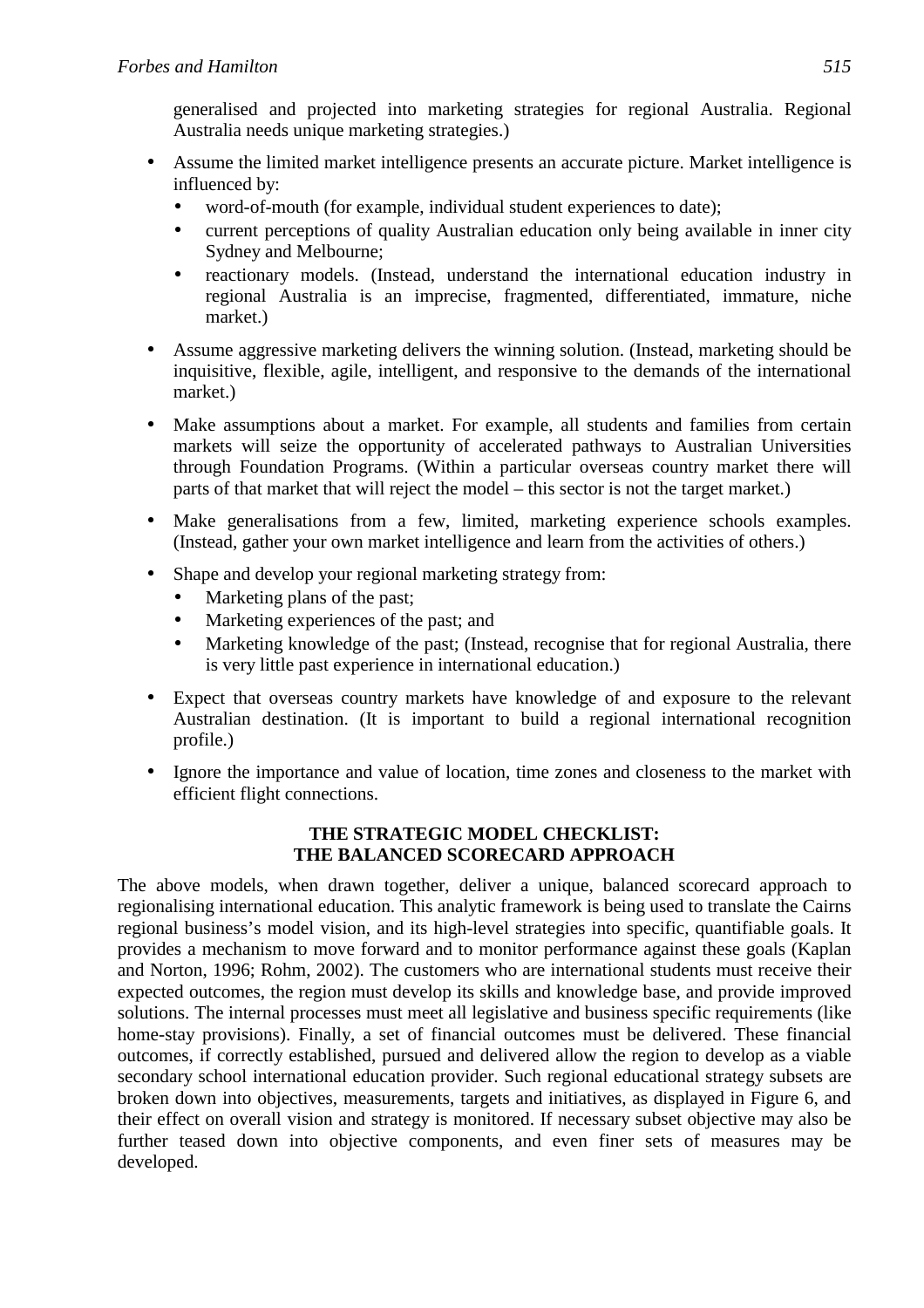

## **Figure 6. The balanced scorecard model, (Kaplan and Norton, 1996)**

To date, the Cairns regional educational model has delivered high growth rates, differentiated competitive advantage, and has delivered considerable financial rewards. This regional school education business has grown from a handful of schools, with very small numbers of international students, to one involving 31 regional primary and secondary schools. Revenue drawn into Australia is approaching \$1.5M (delivering a net economic benefit of approximately \$5M). Projected growth rates in 2005 are estimated to be well above the national average.

The region has used a balanced scorecard approach incorporating a nine-step strategy development cycle to construct and advance its schools sector international student programs. This model is displayed in Figure 7. It begins with the development of a visionary strategy and a regional school sector international education perspective. This visionary strategy is refined and developed, through a business plan, a vision or mission top-down approach and researching other models. A set of strategic objectives (focusing on delivering customer outcomes) is developed. These strategic objectives are then strategically mapped.



**Figure 7. The balanced scorecard nine-step strategy development Cycle Model (Rohm, 2002)**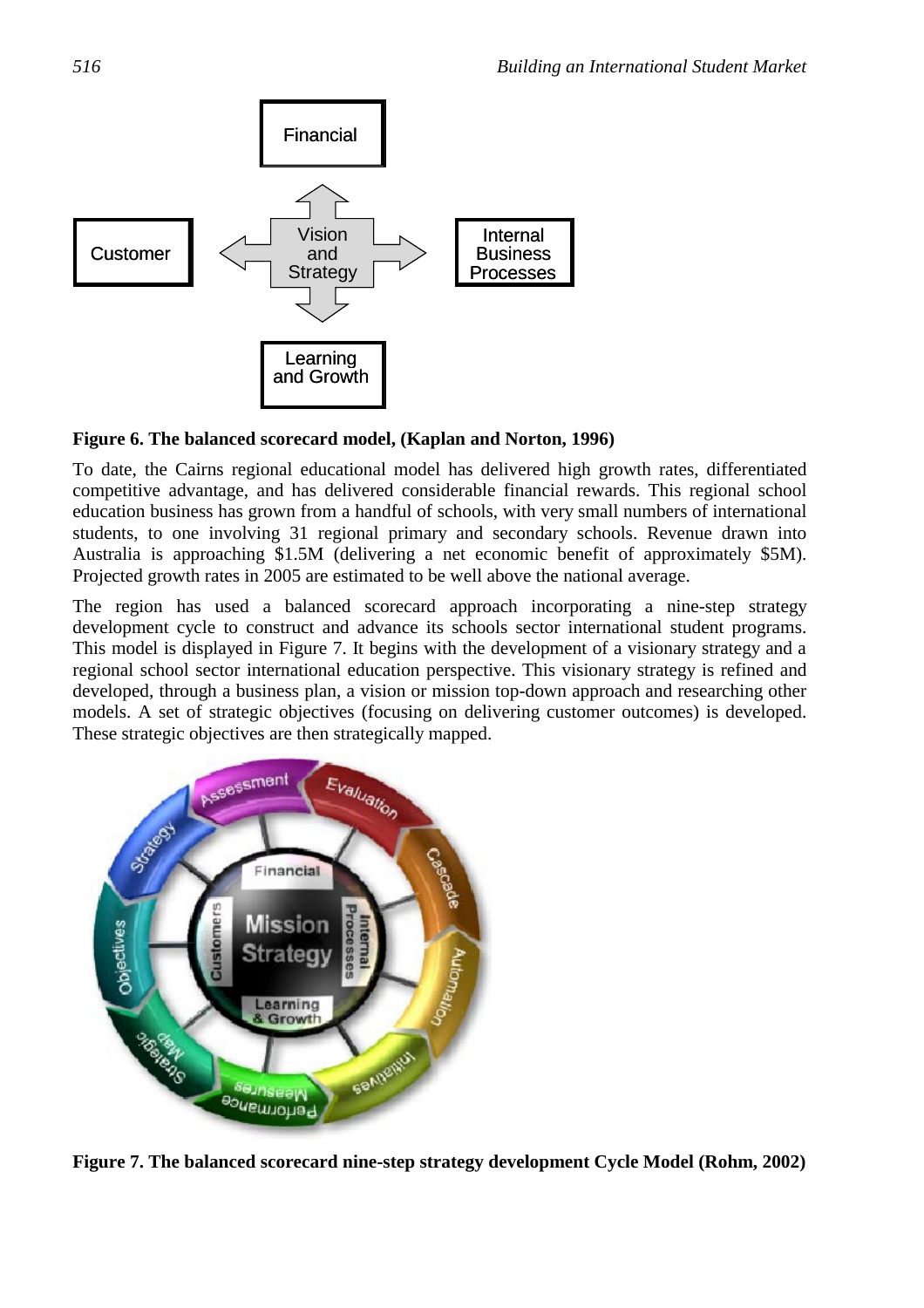## *Forbes and Hamilton 517*

Using a learning curve with a position, movement and knowledge approach, strategic objectives are quantified into performance-based measures. These measures, in-turn, are tapped to deliver new initiatives, such as: targeting different countries; delivering different educational products; increasing the product relevance; and the like. The selected educational product mixes (to be marketed) are automated by incorporating a systems approach that allowed the efficient delivery of the internal processes (in a cascading series of process requirements). This ultimately delivers efficient, productive outcomes. Such business related outcomes provide relevant financial results including: increased student numbers and new revenue streams; greater cultural understanding and improved community involvement; up-skilling of teachers and the school; enhanced international school curriculum; and the like.

When balanced scorecard measures are assessed against previous strategies, new strategic improvements may be generated For example, joint cluster marketing, and sharing of international students, incremental improvements in processes, disruptive (total new pathways) improvements in target marketing, and approaches used, and new funding mechanisms may be operationalised.

A strategic nine-step learning spiral and growth pattern emerges from the balanced scorecard ninestep model. The second learning cycle builds on the first learning cycle, and over-time, more complex, better targeted, multifaceted approaches to international education emerge. This growth and learning cycle is modelled in Figure 8.



**Figure 8. The balanced scorecard nine-step strategic learning spiral** 

The strategic components delivering the balanced scorecard outcome are displayed in Figure 9. Here specific performance measures may be identified and then tracked. For example, if the objective is to broaden the school revenue mix, all inputs related to this objective are drawn together into the required common process blocks that deliver this desired outcome. The relevant measures are then determined, delivered, and monitored.

Figure 10 considers the four balanced scorecard sectors as displayed in Figure 6 and links them within one scorecard. Using a procedure such as that outlined for Figure 7, and considering the relevant measures as developed through a Figure 9 approach, a series of achievable, measurable, targeted cost related initiatives can be developed to deliver this specific part of the international education strategy for the region.

## **THE FUTURE**

For international education there is scant relevant data for regional Australia, hence regional approaches to international education should look to the future. A strategic, well constructed, suitably funded and located green-fields approach based on the above model offers an avenue to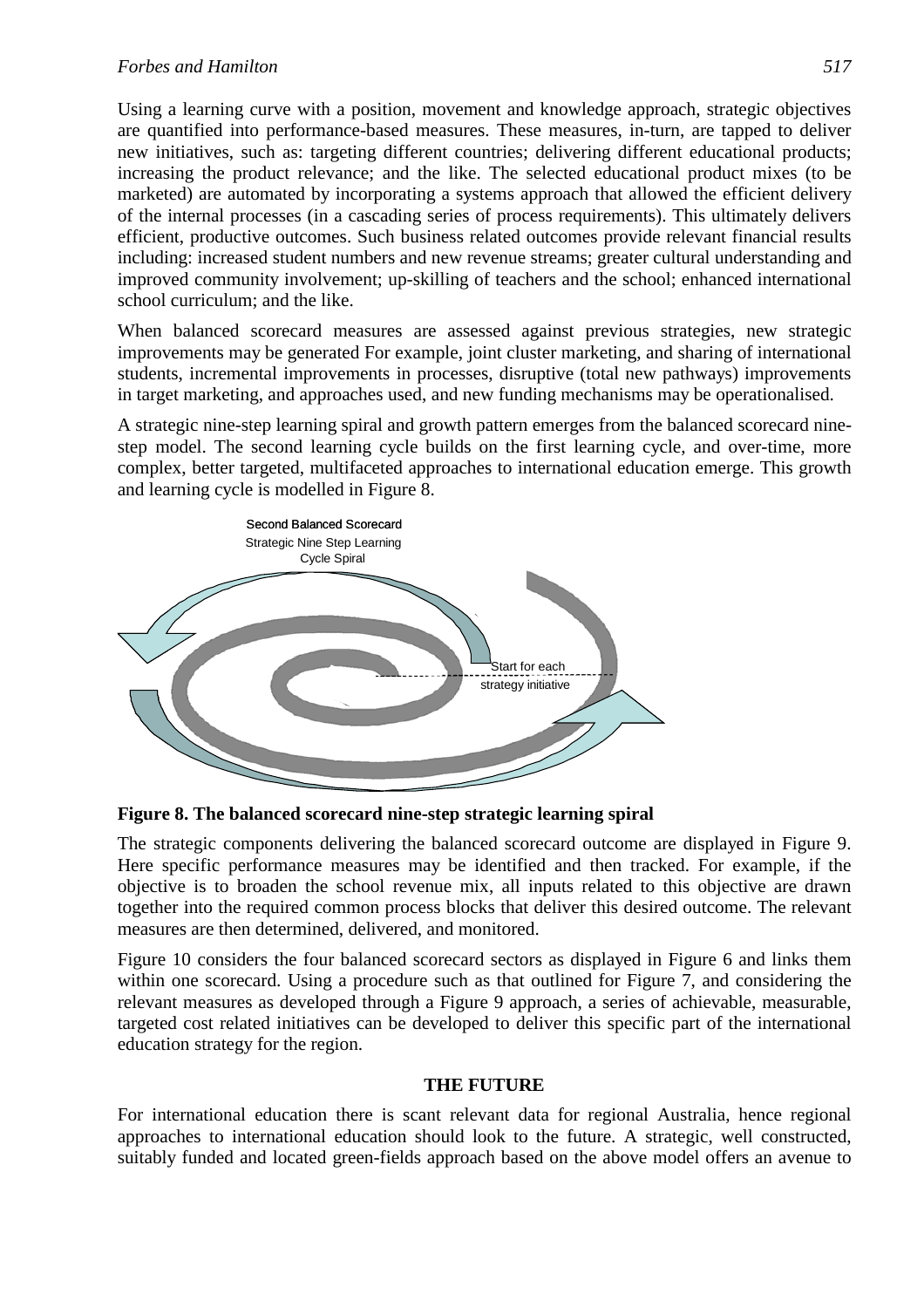success. It should be noted that there is an international student market for regional Australia, but each region is different, and each region will appeal to different markets. Hence, each region must determine and target its niche, and its best potential international student customer base.



## **Figure 9. The balanced scorecard strategic services components (Forbes and Hamilton, 2004)**

A smart avenue to tap the international school market is via study tours. Once outstanding curriculum offerings are present, and the region has sufficient products to 'sell' a high quality ISP program may be pursued.

The Cairns region's international student market focus was primarily in parts of Europe (Germany and Italy) and Latin America (Mexico, Brazil and Chile), the United States, Korea and Japan. This market will grow and additional markets under investigation include Hong Kong, Southern and Northern China, and Taiwan. The regions' diversification strategy has delivered students and this strategy will continue. The Cairns Region is continuing to build its offshore and educational agent relationships, and to enhance its targeted markets. It is developing a preferred international student destination status in some of its targeted markets.

The balanced scorecard model is a highly useful tool that can assist with the focusing, targeting and delivery of optimised growth approaches for international education. It can deliver strategies, and ensure necessary financial rewards are targeted.

## **CONCLUSIONS AND RECOMMENDATIONS**

Education and training is essential to driving world development. The Cairns region delivers the showcase international student model for regional Australia. This model is a working solution to international educational solutions. It delineates whole-of-region ideas, pitfalls, structures, strategic directions, dos and don'ts, and a balanced scorecard model to deliver strategies and maintain financial results. The Cairns region's models approach, incorporating structures, strategic marketing, a region-unique product mix, and the operational strategy constitute a framework model for other regions.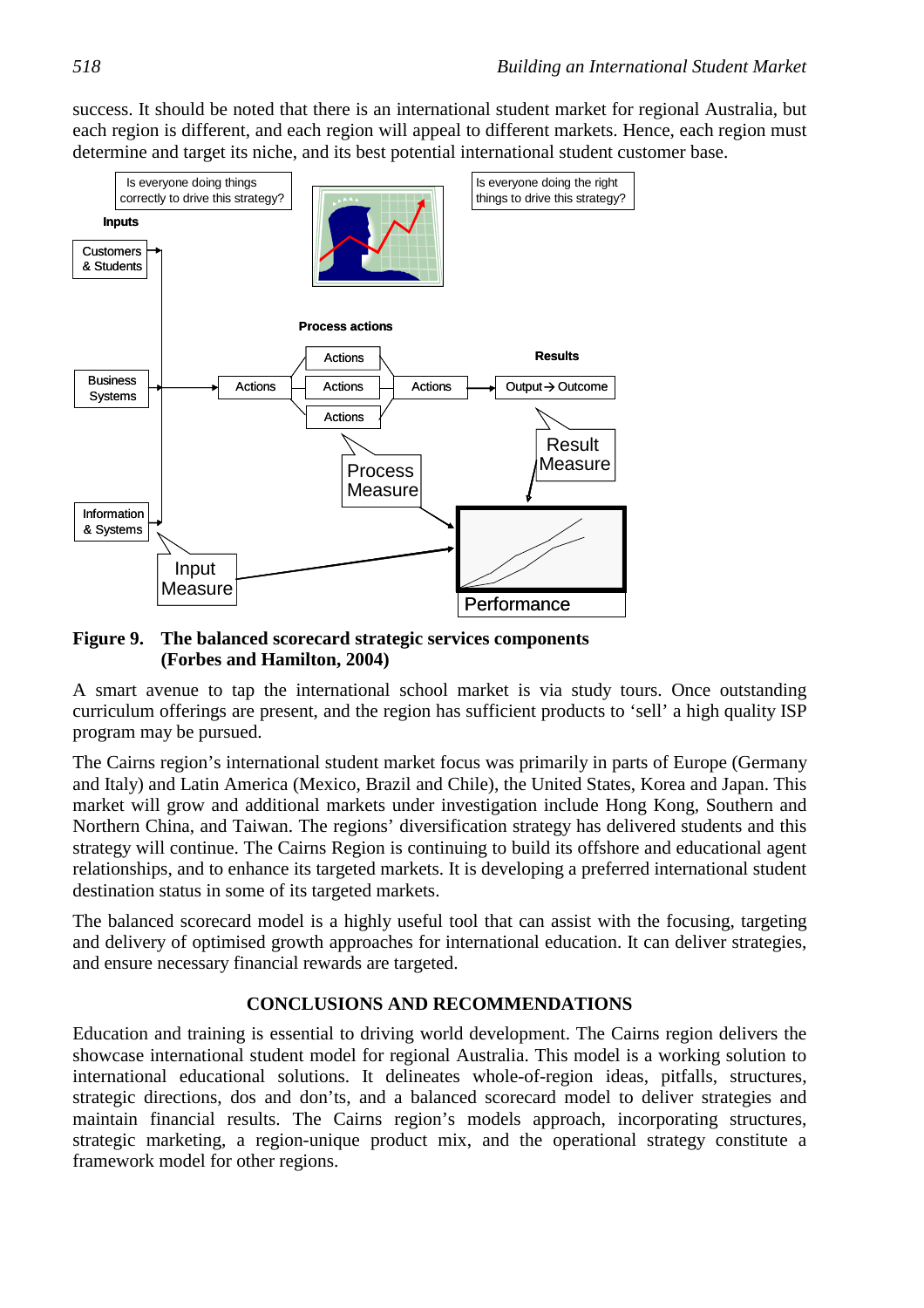|                                              |                                                     | Strategy to<br>be achieved,<br>and how?           |                                                                 | How success<br>measured<br>and traced? |                                                                                                |  | Performance<br>expectation                                                                                                                                |                                                                                                                  |  | Key action program<br>required to achieve<br>objectives |  |
|----------------------------------------------|-----------------------------------------------------|---------------------------------------------------|-----------------------------------------------------------------|----------------------------------------|------------------------------------------------------------------------------------------------|--|-----------------------------------------------------------------------------------------------------------------------------------------------------------|------------------------------------------------------------------------------------------------------------------|--|---------------------------------------------------------|--|
|                                              | <b>Objective</b>                                    |                                                   | <b>Measure</b>                                                  |                                        | <b>Target</b>                                                                                  |  | <b>Initiatives</b>                                                                                                                                        |                                                                                                                  |  |                                                         |  |
| <b>Financial</b>                             | Broaden the<br>revenue mix                          |                                                   | Revenue mix                                                     |                                        | 40% ISP<br>40% Study tours<br>4% Teacher training<br>15% Study abroad<br>1% Virtual programs   |  | <b>Targeting countries</b><br><b>Channel marketing</b><br>O'seas visits<br>Regional staff overseas<br>familiarisations                                    |                                                                                                                  |  |                                                         |  |
| <b>Customer</b><br>(Int.<br><b>Students)</b> | Customer<br>recognition<br>Customer<br>satisfaction |                                                   | Int. student<br>evaluations<br>Niche growth                     |                                        | '03/'04 - 200%<br>$'04/05 - 300\%$<br>$105/06 - 300\%$                                         |  | Language support<br>Student support<br>Knowledge and learning<br>pathways<br>Int. language brochures<br>Agents visits, tours, visitor<br>familiarisations |                                                                                                                  |  |                                                         |  |
| <b>Internal</b><br><b>Business</b>           | <b>New</b>                                          | educational<br>products<br><b>Differentiation</b> | % revenue<br>from new ed.<br>products<br>% uptake<br>% approval |                                        | '03/'04 - integrated<br>regional approach,<br>lead schools<br>'05 - double schools<br>involved |  |                                                                                                                                                           | R&D sourcing markets<br>Website<br>Targeted mailing of agents<br>and other feed sourced<br>Direct marketing      |  |                                                         |  |
| Learning<br>and<br>Growth                    | skills<br>curve                                     | New strategic<br>Learning                         | Training<br>delivered<br>growth                                 | Understanding<br>& knowledge           | 100% to all                                                                                    |  | participation schools<br>Well informed - all<br>participants and<br>leadership (100%)                                                                     | Student ed. & training<br><b>Student living structures</b><br>Student uni pathways<br>Regional knowledge library |  |                                                         |  |

## **Figure 10. An international educational scorecard (Forbes and Hamilton, 2004)**

To ensure that visionary strategies are delivered, and financial rewards emerge, a balanced scorecard approach is recommended. The balanced scorecard approach, offers a vital pathway to delivering a regional strategy and to mapping, measuring and quantifying results. It produces a spiral growth-learning model that can deliver rapid and continuous development of educationally related ideas. This approach is a pathway to delivering continuous improvement, and a further move towards maintaining a competitive position in the dynamic global marketspace of international education.

Today, there remains considerable capacity for growth in selected regional areas. However, the value of location, time zones, and closeness to the international market (through efficient flight connections) should not be overlooked. The Cairns region's models approach provides wide ranging, and highly creative marketing of unique, differentiated, well-targeted, regional programs. It offers real options and pathways to international students.

When a whole-of-region strategic international student focus is adopted, from both an educational and non-educational perspective, the awareness of the regions' educational opportunities becomes apparent. Thus, the likelihood of international students replacing their traditional Australian capital cities destinations with regional educational solutions is enhanced. This is especially true when a region develops a broad, leading edge, product mix. This product mix must also deliver the requirements of the targeted prospective international student.

## **REFERENCES**

Anonymous, (2003) The Professor Harry Messel International Science School. *Australian Science Teachers' Journal*, 49(1), 52.

Anonymous, (2003a) *Study in Australia*. AEI booklet, Canberra, Australia: Australian Government Printer.